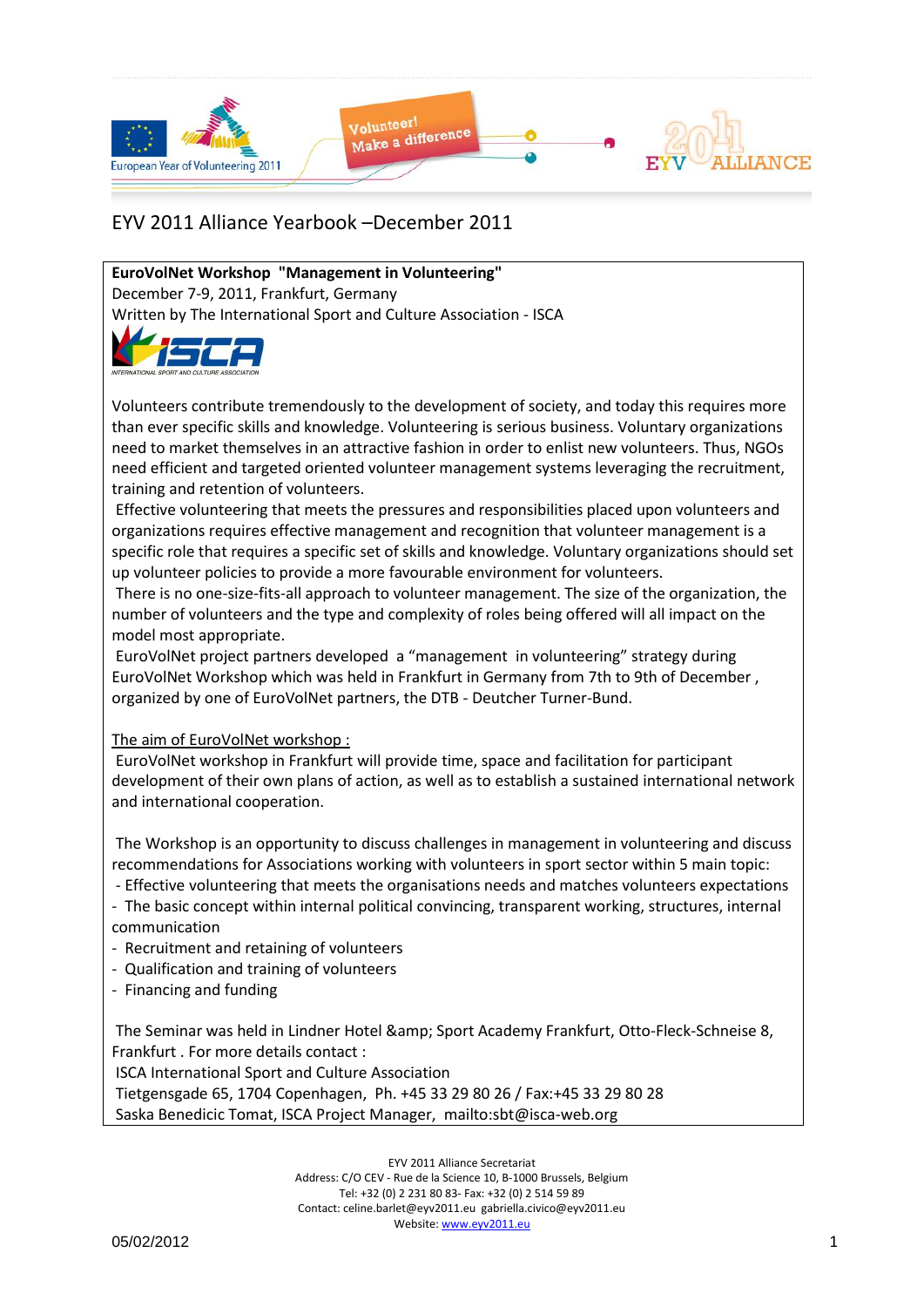

**EYV 2011 Alliance Working Groups Closing Conference, Warsaw, Poland**

29th November-1st December

Written by EYV 2011 Alliance



The objectives of the EYV 2011 Alliance included the development of the Policy Agenda on Volunteering in Europe (P.A.V.E) The work took place largely in the framework of 6 working groups who met for the last time at the Closing Conference in Warsaw in November 2011 The Policy Agenda on Volunteering in Europe P.A.V.E. was approved at the EYV 2011 Alliance Steering Group meeting in November 2011. The Alliance members presented the Policy Agenda on Volunteering in Europe to the European Commission at the EYV 2011 closing conference in December 2011 in Warsaw, Poland. [View Photos.](http://www.facebook.com/media/set/?set=a.321588297853308.85611.212863205392485&type=3)

[See document](file:///C:/Users/alliance1/Desktop/Alliance%20Docs/European%20Year%20of%20Volunteering%202011_Secretariat/Website/Website/Yearbook/Pendrive_withhyperlinks2/EYV2011Alliance_Yearbook_12_2011/Yearbook_Dec2011_Docs/EYV2011Alliance_WG_ClosingConference_FinalReport.pdf)

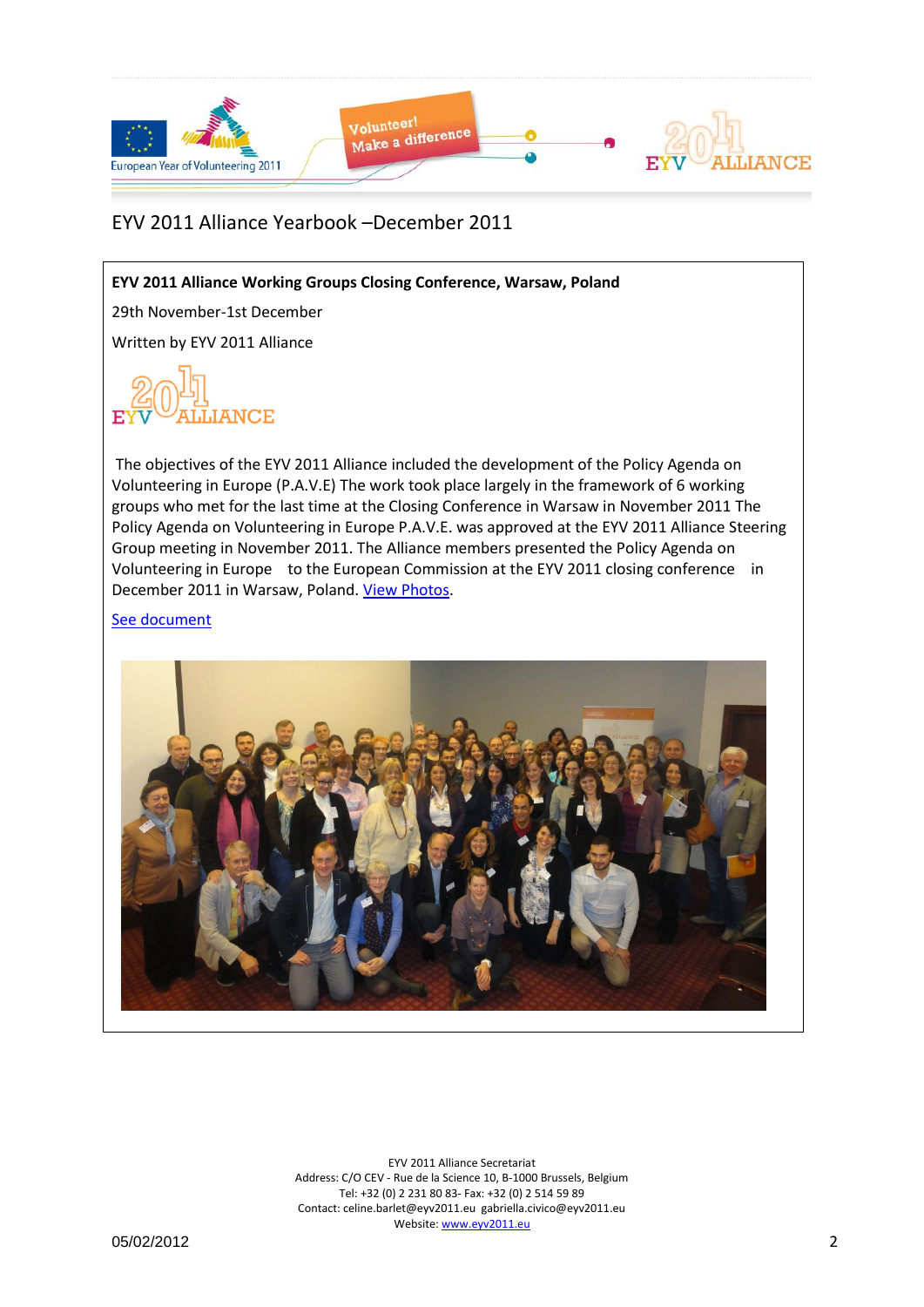

**EUCIS-LLL key messages on the European Year 2011 on Volunteering** Written by The European Civil Society Platform on Lifelong Learning - EUCIS-LLL



**EUCIS-LLL** 

The European Civil Society Platform on Lifelong Learning (EUCIS-LLL) brings together 25 European networks working in education and training. Together, they cover all sectors of education and training including networks for secondary and higher education, vocational education and training, adult education and popular education. Together they represent millions of students, school heads, parents, human resources professionals, teachers and trainers, reaching out to hundreds of millions learners all over Europe and beyond.

Volunteering plays an indispensable and capital role in lifelong learning. EUCIS-LLL key messages on the European Year 2011 are the result of the discussions that took place during the EUCIS-LLL annual conference on "The role, place and value given to volunteering in education and training" (9 May 2011, Krakow) and EUCIS-LLL working group on the social dimension of education and training.

[See document](file:///C:/Users/alliance1/Desktop/Alliance%20Docs/European%20Year%20of%20Volunteering%202011_Secretariat/Website/Website/Yearbook/Pendrive_withhyperlinks2/EYV2011Alliance_Yearbook_12_2011/Yearbook_Dec2011_Docs/EUCIS_LLL_key_messages_Volunteering_EUCIS-LLL.pdf)

**CEV & UNV jointly organized the Brussels launch of the State of the World Volunteerism Report** Written by CEV - European Volunteer Center



The European Volunteer Centre (CEV) and United Nations Volunteers (UNV) programme hosted a special Brussels launch reception on International Volunteer Day, 5th December 2011 to celebrate the International Volunteer Day and the international launch of the UNV State of the World's Volunteerism Report. The event aimed to raise awareness about the research conducted at world level for over a year and a half. In addition, it offered the occasion to make an overview of the achievements of the European Year of Volunteering 2011 and to reflect on the best way to move forth and continue the momentum raised by the Year.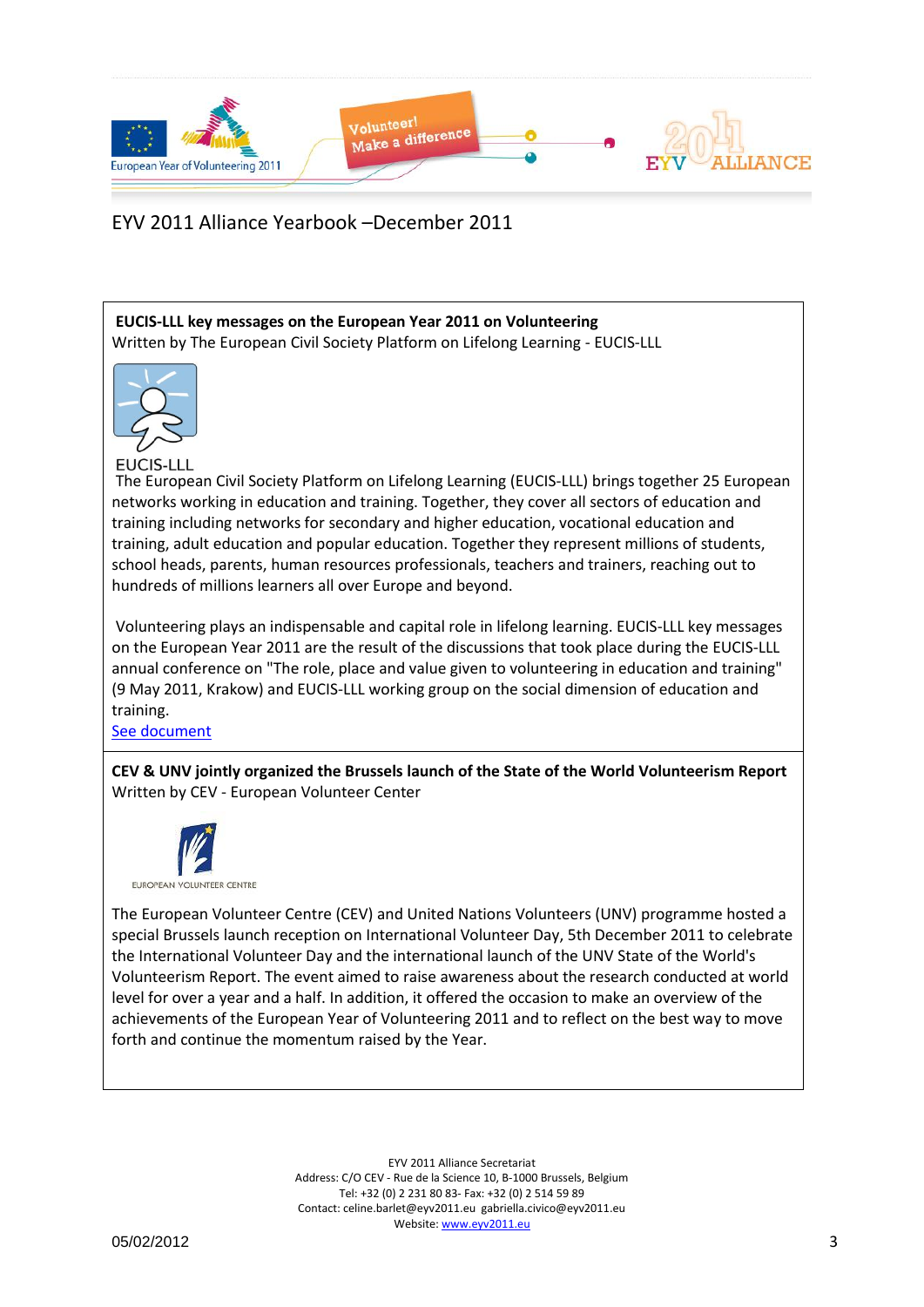

**Keeping the Youth out of Exclusion - The benefits of Volunteering** Written by The European Juvenile Justice Observatory – EJJO



**EUROPEAN JUVENILE JUSTICE OBSERVATORY** 

In the framework of the 2011 European Year of Volunteering and as a member of the EYV 2011 Alliance, the International Juvenile Justice Observatory , through its European branch, the European Juvenile Justice Observatory (EJJO), has launched an awareness campaign emphasizing the benefits brought by volunteering to the youth in situation, or at risk, of exclusion.

Always willing to enhance children's well-being, both Observatories decided to focus on the benefits brought by volunteering to the youth, especially to those in situation, or at risk, of social exclusion.

Hence the European Juvenile Justice Observatory developed an awareness campaign, which details the benefits brought by volunteering to the youth . For instance, volunteering is inter alia an including activity, which helps children and young people feel implicated in their community; it broadens their circle of friends and provides them with practical and social skills that may help them find a job in the future.

Such benefits have been underlined by theories developed at an academic level and practices discerned at a grass roots level. In fact, the awareness campaign developed by the European Juvenile Justice Observatory emphasizes these findings and gives the floor to different stakeholders. Hence, theories developed by academics are exposed alongside testimonies of volunteers, social workers and national representatives. Moreover, a series of NGOs encouraging the involvement of children and young people in voluntary activities are being presented in this campaign in order to underline good practices implemented throughout Europe and foster a greater implication of children and young people in volunteering "as it turns out, NGOs do not always think about engaging children and young people in their activities. Yet, more than the benefits they could receive from the work of volunteers, youngsters can greatly profit from volunteering themselves!

To find out more about this initiative, please go to[: http://eyvcampaign.ejjo.org](http://eyvcampaign.ejjo.org/)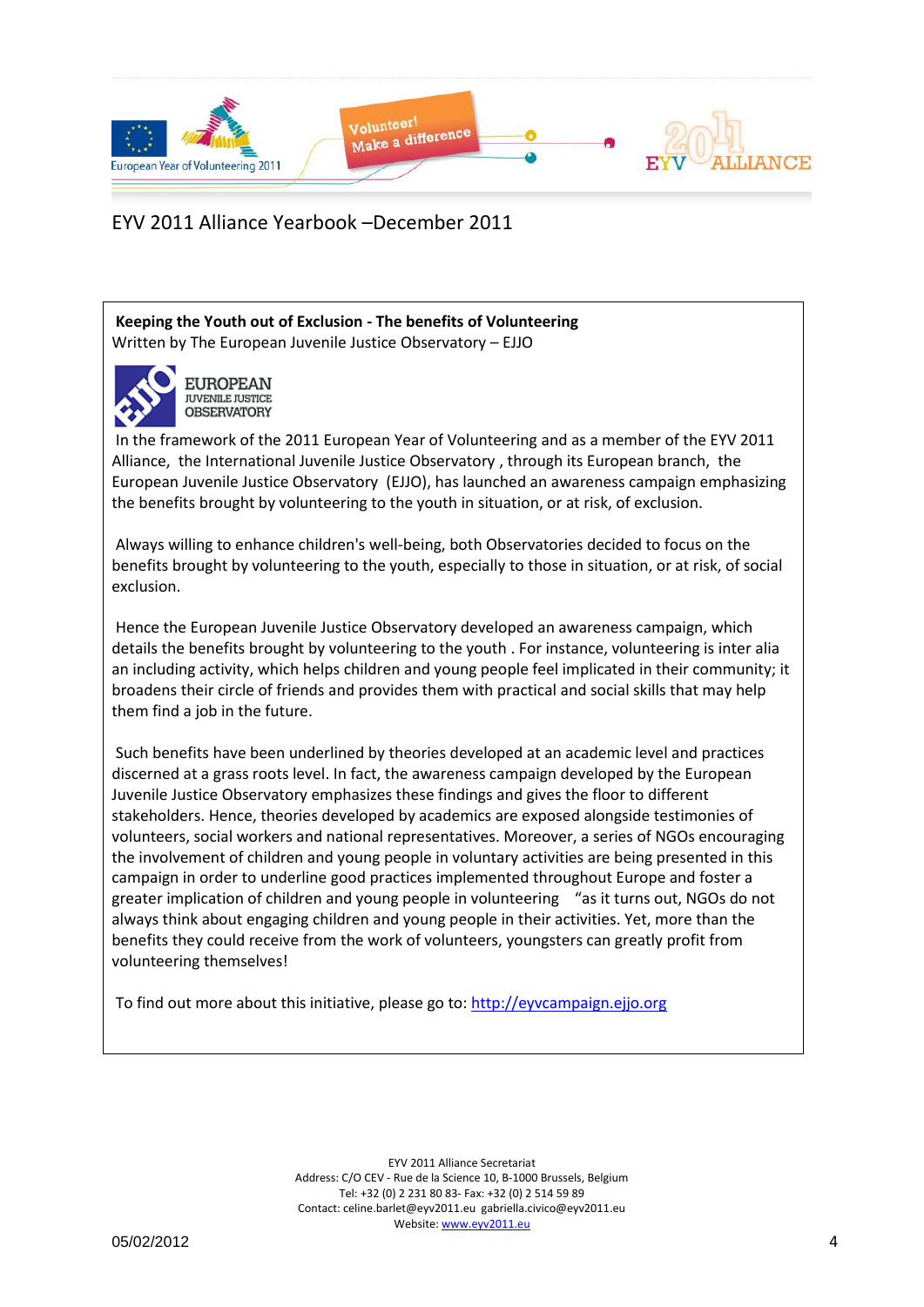

**Cooperation meeting on the Charter** - **PAVE Follow up** Written by YFJ - European Youth Forum



On November 17th the Alliance Steering Group adopted the Policy Agenda on Volunteering in Europe (PAVE). On December 2nd the Alliance Working Group Co-chairs handed the PAVE over to the Commission.

Therefore the European Youth Forum invited CSO partners in order to discuss cooperation on the follow up of elements of the PAVE recommendations in the context of creating an enabling environment for volunteers to a meeting on December 14th 13:00 -17:00.

In this context the participants discussed their cooperation on the European Charter on the Rights and Responsibilities of Volunteers" as outlined in the PAVE recommendations. The debate focused on planning and structuring the pan European consultation process across European Networks in order to truly reach out to volunteers on the grass root level when following up on PAVE the existing draft European Charter on the Rights and Responsibilities of Volunteers to the critical input of Alliance members, based on their expertise.

The European Charter of the Rights and Responsibilities of Volunteers creates a common understanding of the definition of volunteers, volunteering activities and volunteering providers from the local to the European level and provides a common set of basic rights for volunteers and volunteering providers. Further the Charter serves as an appeal for designing and updating policies related to volunteering on all levels, refraining from addressing concrete implementation mechanisms or identifying right bearers, but focusing on defining and stating the rights and responsibilities of volunteers.

The attached document provides all readers with a clear overview on the proposed follow up of the PAVE through building on past achievements and cooperations and allows everyone to join the development of a "European Charter on the Rights and Responsibilities of Volunteers".

### [See document](file:///C:/Users/alliance1/Desktop/Alliance%20Docs/European%20Year%20of%20Volunteering%202011_Secretariat/Website/Website/Yearbook/Pendrive_withhyperlinks2/EYV2011Alliance_Yearbook_12_2011/Yearbook_Dec2011_Docs/1066_11_PAVE_implementation_Charter_backgroundinfo_YFJ.pdf)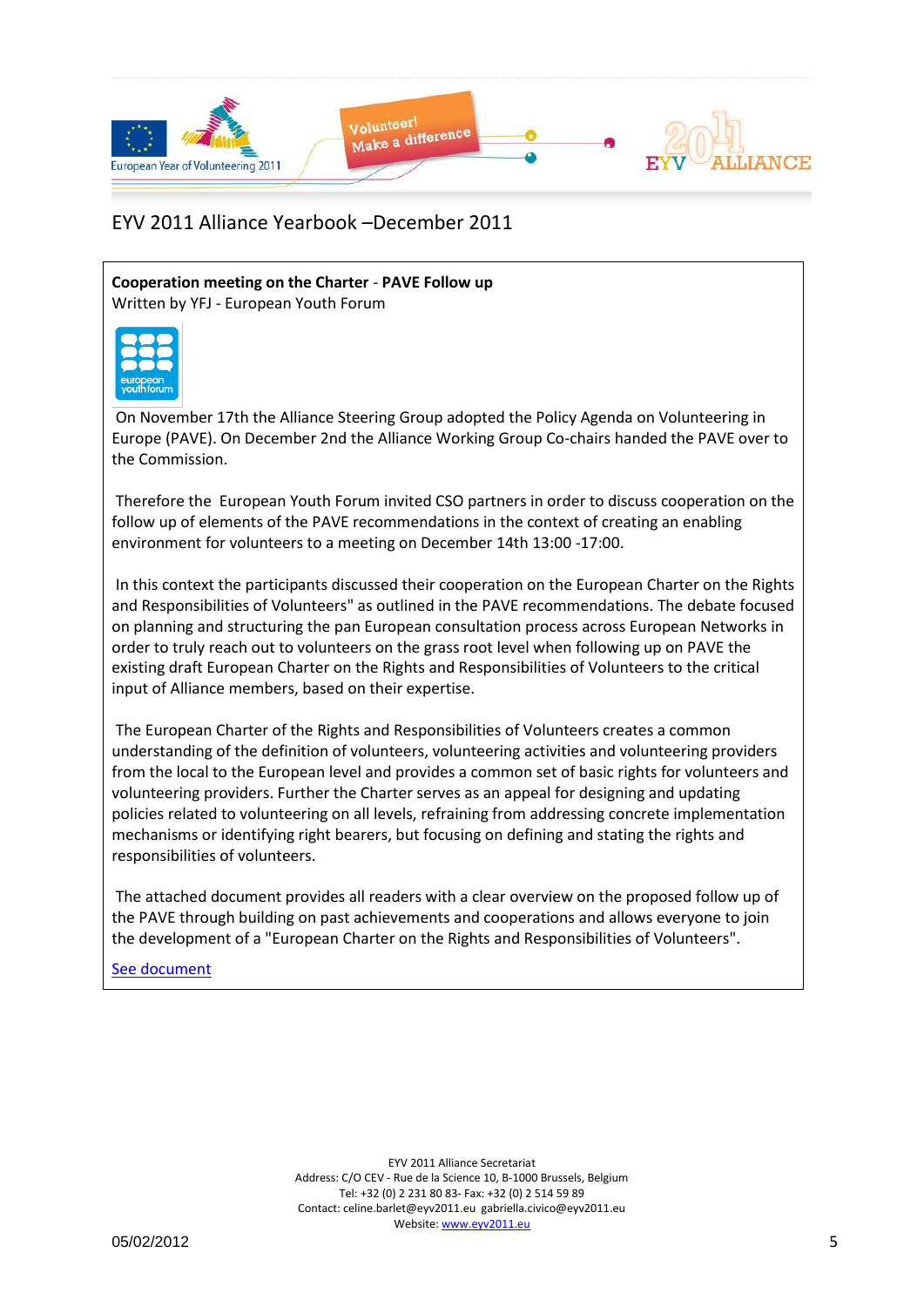

**C.A.R.D.O: The closing event of the European Year of Volunteering 2011 in Slovakia** Written by CEV - European Volunteer Center



CEV member organisation C.A.R.D.O. in cooperation with IUVENTA (the national coordinating body for the European Year of Volunteering in Slovakia) closed the European Year of Volunteering 2011 on December 5, 2011. This year's International Volunteer Day was also the opportunity to celebrate the recently endorsed Law on Volunteering. The closing ceremony was held under the auspices of Slovak Minister of Interior, Daniel Lipšic and Slovak Minister of Education, Eugen Jurzyca. The EYV 2011 was officially closed on the occasion of the award ceremony Bratislava Volunteers 2011", through which C.A.R.D.O. honoured volunteers contributing to the activities of non-profit organisations and communities in Bratislava region. During the award ceremony, C.A.R.D.O. had the pleasure to welcome Slovak member of the European Parliament Katarína Neveďalová and to present video-greetings from MEP Miroslav Mikolášik and MEP Anna Záborská.

# **Swedish Red Cross: Try volunteering week and coffee parties**

Written by Red Cross - EU Office

#### Red Cross / EU Office **Bureau Croix-Rouge / UE**

All local Red Cross branches could participate in the try volunteering week 28th of November to 5th of December and coffee parties to celebrate the international day of volunteering 5th of December. People were invites to "test drive" voluntary work before deciding to become an active volunteer.

More information: <http://www.redcross.se/>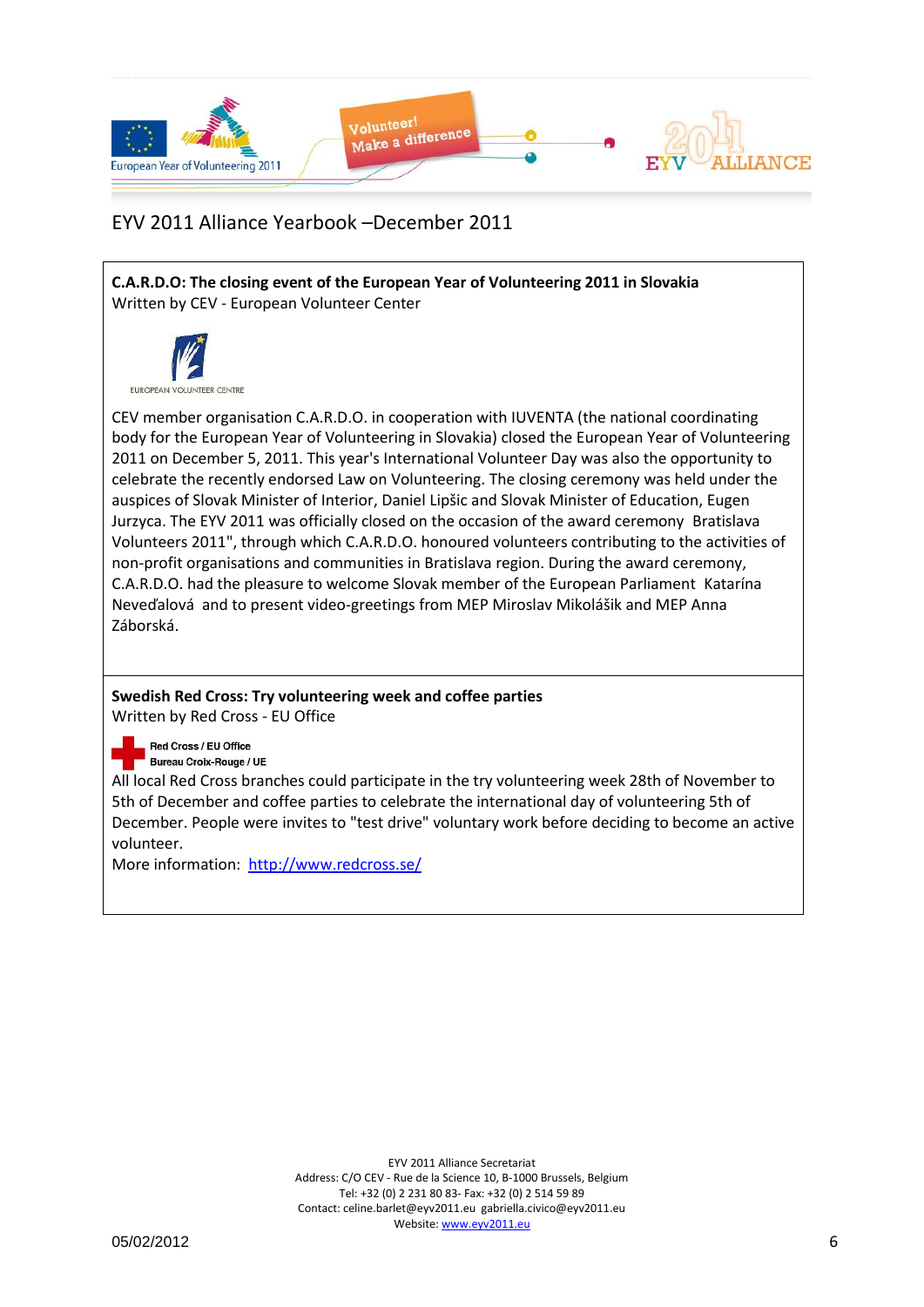

**Policy Agenda on Volunteering in Europe P.A.V.E.** Written by EYV 2011 Alliance





The objectives of the EYV 2011 Alliance included

the development of the Policy Agenda on Volunteering in Europe (P.A.V.E). The work took place largely in the framework of 6 working groups who met 5 times during 2011. The Policy Agenda on Volunteering in Europe (P.A.V.E.) was approved at the EYV 2011 Alliance Steering Group meeting in November 2011 and the Alliance members presented P.A.V.E to the European Commission at the 4th EYV 2011 Thematic Conference on 1st December 2011 in Warsaw. Download P.A.V.E. here.

The EYV 2011 Alliance Policy Agenda on Volunteering in Europe (P.A.V.E) provides recommendations for a more efficient and effective European policy framework to support and promote volunteers, volunteering, volunteer-involving organisations and their partners. The recommendations include proposals for action echoing the aspects of volunteering policy already identified as needing attention in both the 2009 European Council Decision on EYV 20111 and the EC Communication on Volunteering 20112. The P.A.V.E. recommendations promote and support volunteering as a demonstration of European values, providing a vehicle for active citizenship and contributing to economic and social-capital growth.

### **Caritas Festival of Solidarity Engagement** Written by Caritas Europa

Caritas

The Caritas 'Festival de l'Engagement Solidaire' took place between 2-5 December 2011 across Europe and in the European Parliament and Council of Europe in Strasbourg. Thousands of participants from around 30 countries were expected for this event including volunteers and people experiencing poverty and/or exclusion. The Festival involves all institutional levels (local, regional, national and European) and put social volunteering and all types of solidarity engagement which fight exclusion and poverty in the spotlight